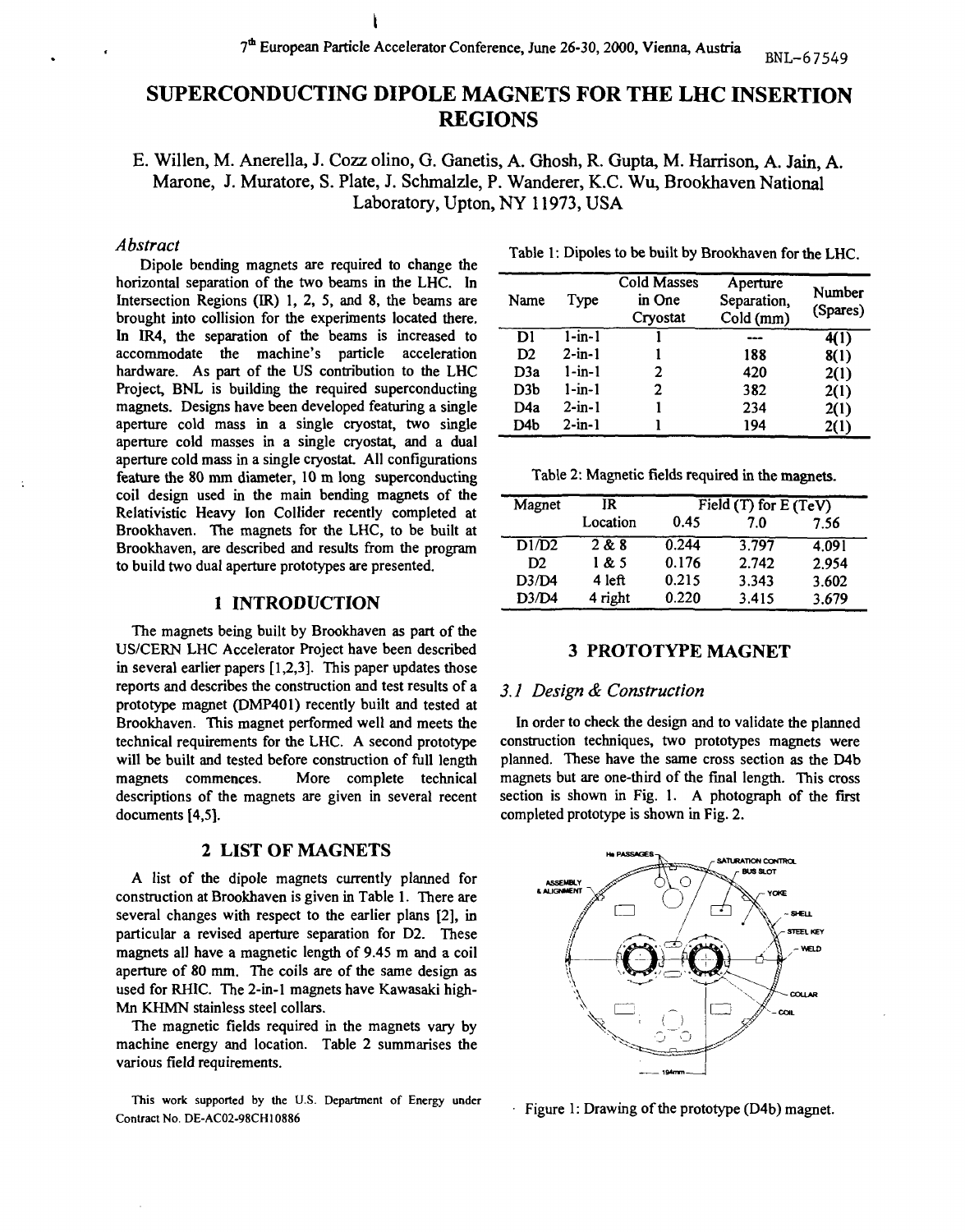

Figure 2: Photograph of the completed prototype magnet

The left upper, left lower, right upper and right lower coil sizes (seen from the lead end) were measured to be 65 $\pm$ 20(std), 76 $\pm$ 34, 18 $\pm$ 18, 52 $\pm$ 25 µm respectively, where  $0±50 \mu m$  is nominal. Thus the left side coils were a little big, and the right side coils had a small top/bottom mismatch. Coil prestress in both apertures after collaring was 70±7 MPa. Fig. 3 shows the coil stress with excitation, after cooldown to 4.5 K.



Figure 3: Stress vs. current in the right aperture. Four independent strain gauges measure the coil stress at a particular axial location. The behavior is as expected.

### *3.2 Quench Performance*

Fig. 4 shows the quench performance of the prototype magnet. All quenches in this magnet were above the "7 TeV Operation" line, but were not at the short sample limit. The somewhat erratic quench current level, while acceptable because of the available margin, is probably due to imperfect fit-up of parts in the magnet, coupled with the very high copper current density in the conductor  $(1300 \text{ A/mm}^2 \text{ at } 8 \text{ kA})$  at quench [6].

### *3.3 Field Harmonics*

Fig. 5 and 6 show the measured field harmonics at 3200 A excitation. The "expected" harmonics are discussed in an earlier paper [7] and are based on measurements in RH1C magnets. The errors bars shown are a sum of expected random errors (1 SD) and the range of possible systematic errors. The normal sextupole term (harmonic 3 in Fig. 5) is somewhat large and may point to a shim adjustment in production magnets. The skew quadrupole term in the right aperture (harmonic 2 in Fig. 6) may be caused by a coil size mismatch and/or an asymmetry in the assembly.



Figure 4: Quench performance. The line marked "7 TeV Operation" corresponds to 3.8 T in the magnet.



Figure 5: Normal harmonics measured in the magnet.



Figure 6: Skew harmonics measured in the magnet.